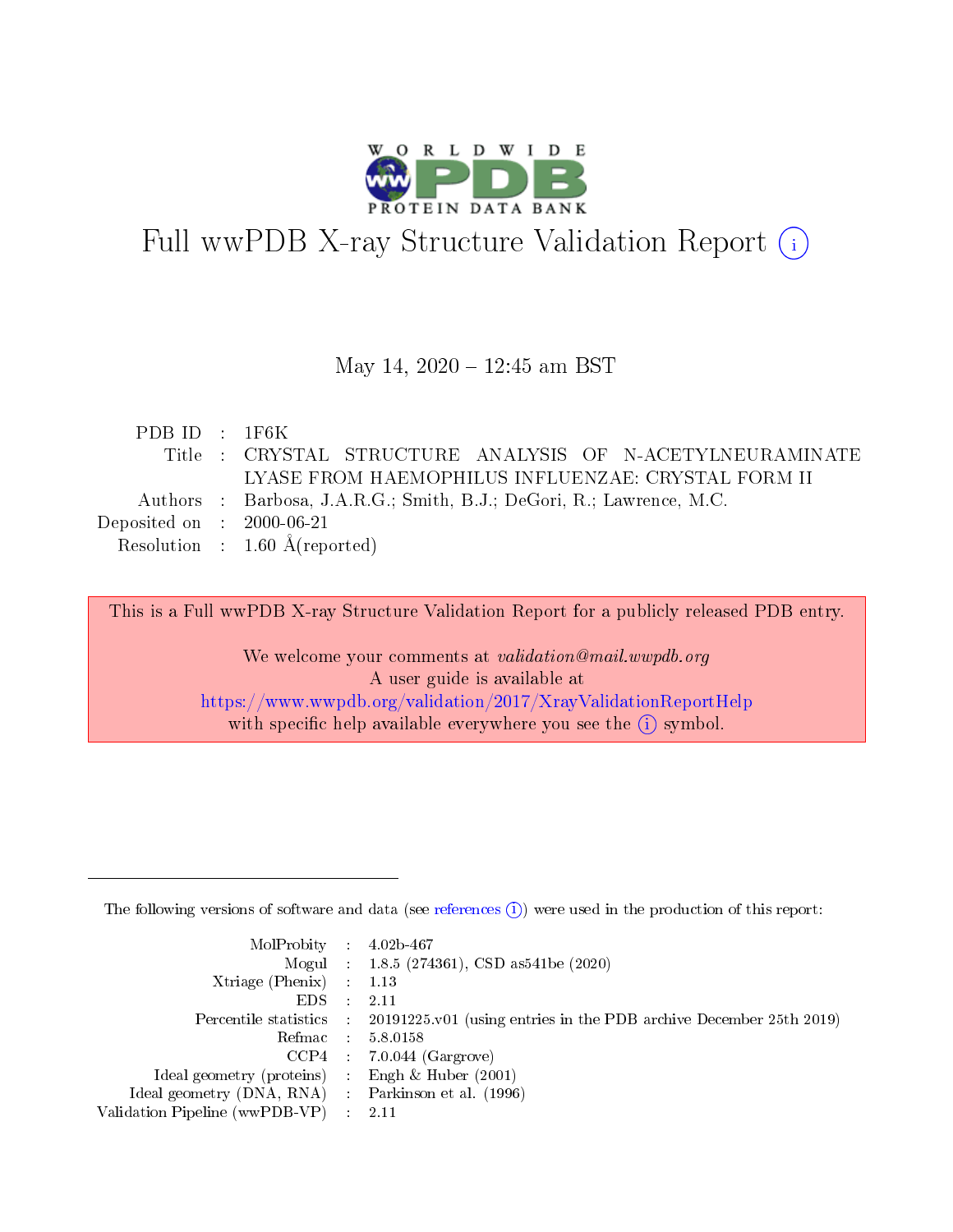# 1 [O](https://www.wwpdb.org/validation/2017/XrayValidationReportHelp#overall_quality)verall quality at a glance  $(i)$

The following experimental techniques were used to determine the structure: X-RAY DIFFRACTION

The reported resolution of this entry is 1.60 Å.

Percentile scores (ranging between 0-100) for global validation metrics of the entry are shown in the following graphic. The table shows the number of entries on which the scores are based.



| Metric                | Whole archive<br>$(\#\text{Entries})$ | Similar resolution<br>$(\#\text{Entries},\,\text{resolution}\,\,\text{range}(\textup{\AA}))$ |
|-----------------------|---------------------------------------|----------------------------------------------------------------------------------------------|
| $R_{free}$            | 130704                                | 3398 (1.60-1.60)                                                                             |
| Clashscore            | 141614                                | $3665(1.60-1.60)$                                                                            |
| Ramachandran outliers | 138981                                | $\overline{3564}$ $(1.60-1.60)$                                                              |
| Sidechain outliers    | 138945                                | $3563(1.60-1.60)$                                                                            |
| RSRZ outliers         | 127900                                | $3321(1.60-1.60)$                                                                            |

The table below summarises the geometric issues observed across the polymeric chains and their fit to the electron density. The red, orange, yellow and green segments on the lower bar indicate the fraction of residues that contain outliers for  $>=3, 2, 1$  and 0 types of geometric quality criteria respectively. A grey segment represents the fraction of residues that are not modelled. The numeric value for each fraction is indicated below the corresponding segment, with a dot representing fractions <=5% The upper red bar (where present) indicates the fraction of residues that have poor fit to the electron density. The numeric value is given above the bar.

| Mol | Chain | Length | Quality of chain |                        |
|-----|-------|--------|------------------|------------------------|
|     |       | 293    | 3%<br>89%        | 10%                    |
|     |       | 293    | 5%<br>83%        | 13%<br>$\cdot$ $\cdot$ |

The following table lists non-polymeric compounds, carbohydrate monomers and non-standard residues in protein, DNA, RNA chains that are outliers for geometric or electron-density-fit criteria:

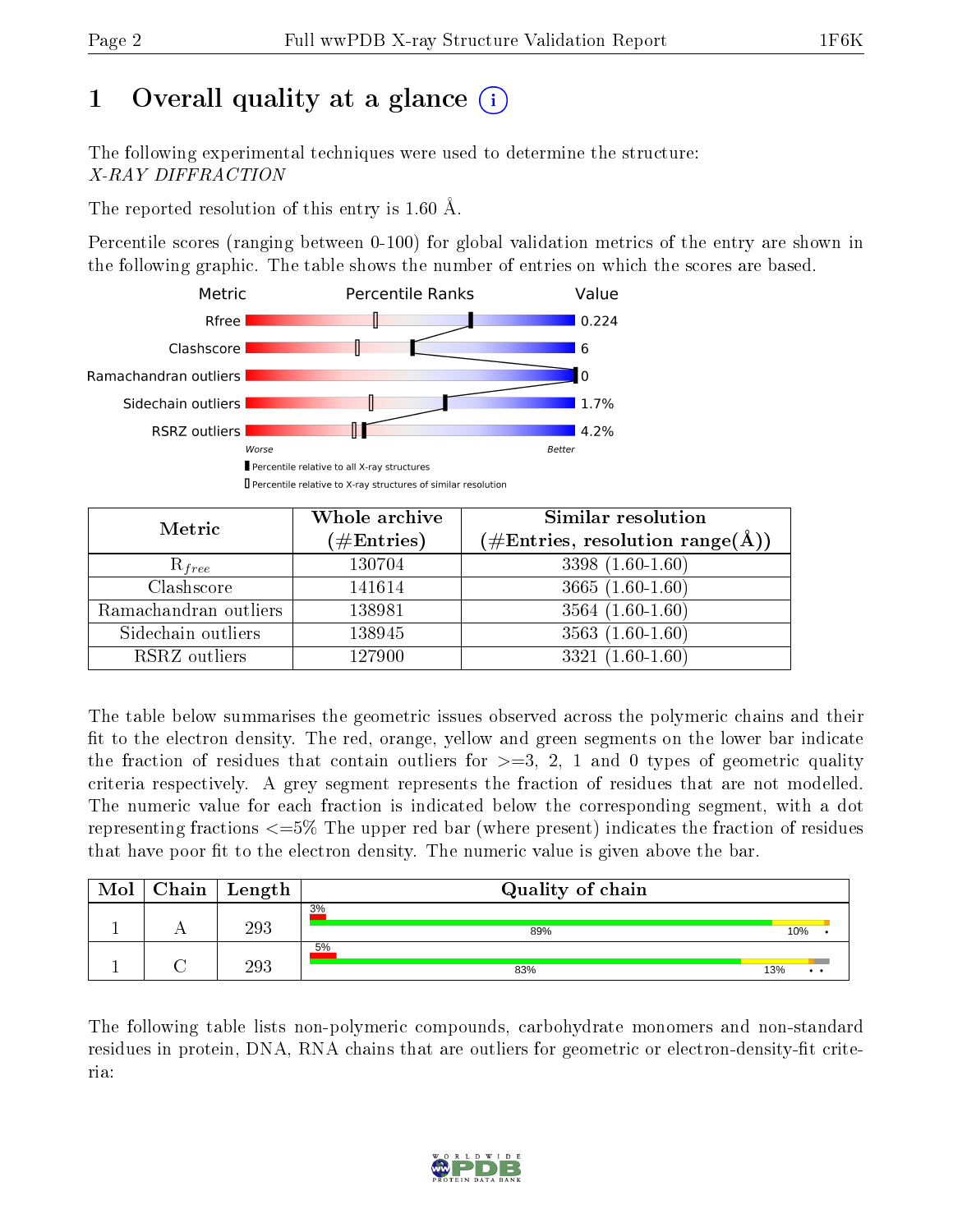|            |                 |  | Mol   Type   Chain   Res   Chirality   Geometry   Clashes   Electron density |
|------------|-----------------|--|------------------------------------------------------------------------------|
| $\pm$ GOL. | $^{\circ}$ 1005 |  |                                                                              |

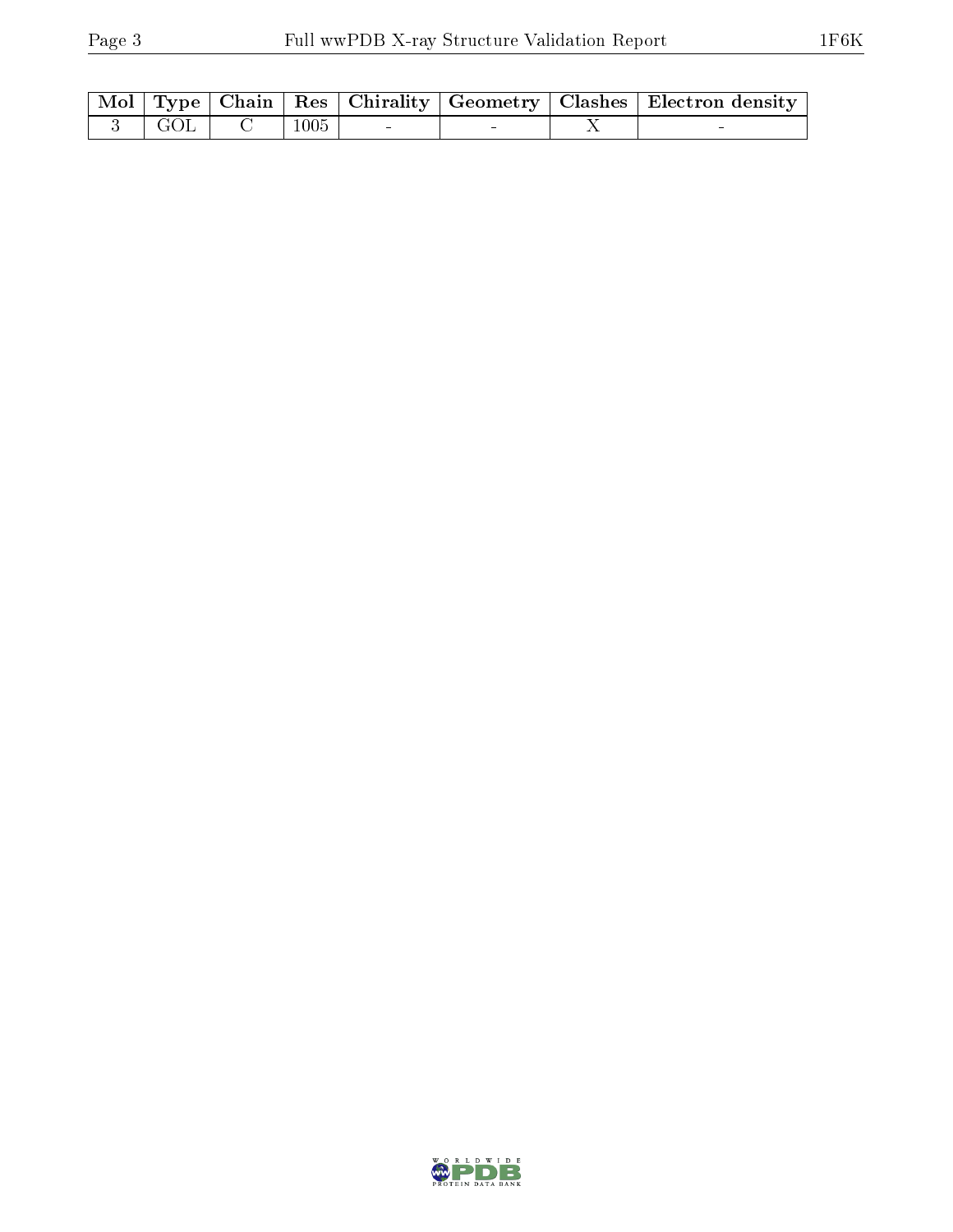## 2 Entry composition (i)

There are 4 unique types of molecules in this entry. The entry contains 5504 atoms, of which 0 are hydrogens and 0 are deuteriums.

In the tables below, the ZeroOcc column contains the number of atoms modelled with zero occupancy, the AltConf column contains the number of residues with at least one atom in alternate conformation and the Trace column contains the number of residues modelled with at most 2 atoms.

| $\operatorname{Mol}$ | Chain   Residues | Atoms |                  |      |     | $\rm{ZeroOcc}$   AltConf   Trace |  |  |
|----------------------|------------------|-------|------------------|------|-----|----------------------------------|--|--|
|                      | 293              | Total | $\overline{C}$ N |      |     |                                  |  |  |
|                      |                  | 2302  | 1485 373 432 12  |      |     |                                  |  |  |
|                      | 285              | Total |                  | N.   |     |                                  |  |  |
|                      |                  | 2263  | 1459             | -368 | 423 | 13                               |  |  |

Molecule 1 is a protein called N-ACETYLNEURAMINATE LYASE.

| Chain         | Residue | Modelled   | Actual     | Comment        | Reference         |
|---------------|---------|------------|------------|----------------|-------------------|
| А             | 131     | SER.       | <b>ASN</b> | <b>VARIANT</b> | <b>UNP P44539</b> |
| А             | 229     | <b>LYS</b> | ALA        | <b>VARIANT</b> | <b>UNP P44539</b> |
| А             | 278     | ALA        | GLU        | <b>VARIANT</b> | <b>UNP P44539</b> |
| А             | 281     | VAL        | LEU        | <b>VARIANT</b> | <b>UNP P44539</b> |
| $\rm C$       | 131     | SER.       | ASN        | <b>VARIANT</b> | <b>UNP P44539</b> |
| $\mathcal{C}$ | 229     | <b>LYS</b> | ALA        | <b>VARIANT</b> | <b>UNP P44539</b> |
| $\mathcal{C}$ | 278     | ALA        | GLU        | <b>VARIANT</b> | <b>UNP P44539</b> |
| C             | 281     | VAL        | LEU        | VARIANT        | <b>UNP P44539</b> |

• Molecule 2 is SULFATE ION (three-letter code: SO4) (formula: O<sub>4</sub>S).

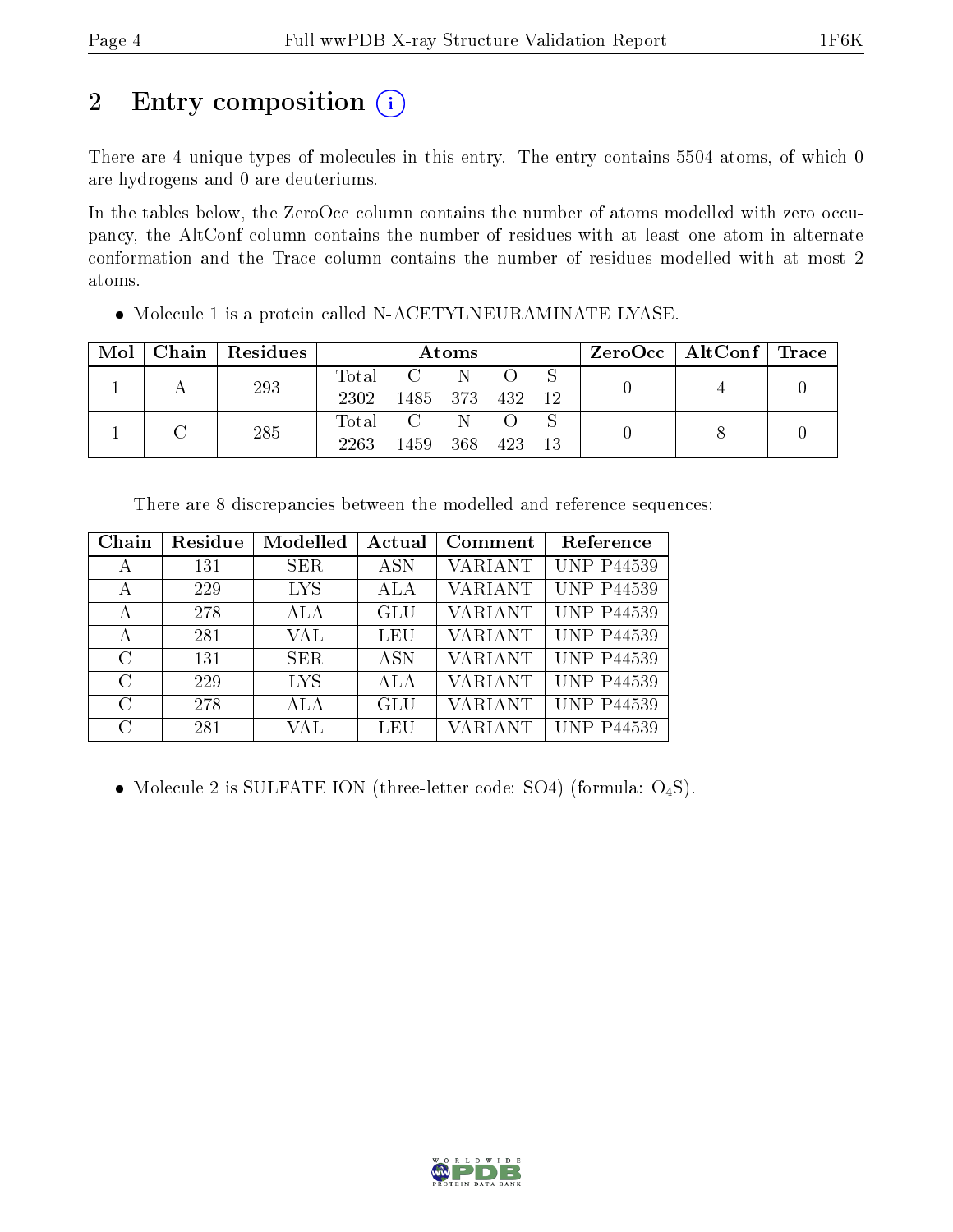

| Mol | Chain | Residues | Atoms           |                  | ZeroOcc   AltConf |
|-----|-------|----------|-----------------|------------------|-------------------|
| 2   |       |          | S<br>Total<br>0 |                  |                   |
|     |       |          | 5<br>1<br>4     |                  |                   |
| 2   | А     |          | Total<br>S      | $\left( \right)$ |                   |
|     |       |          | 5<br>4          |                  |                   |
| 2   |       |          | Total<br>S<br>0 |                  |                   |
|     | А     |          | 5<br>4          |                  |                   |
| 2   |       |          | Total<br>S      |                  |                   |
|     |       |          | 5<br>1<br>4     |                  |                   |
| 2   |       |          | S<br>Total      |                  |                   |
|     |       |          | 5               |                  |                   |

 $\bullet$  Molecule 3 is GLYCEROL (three-letter code: GOL) (formula:  $\rm{C_3H_8O_3}).$ 

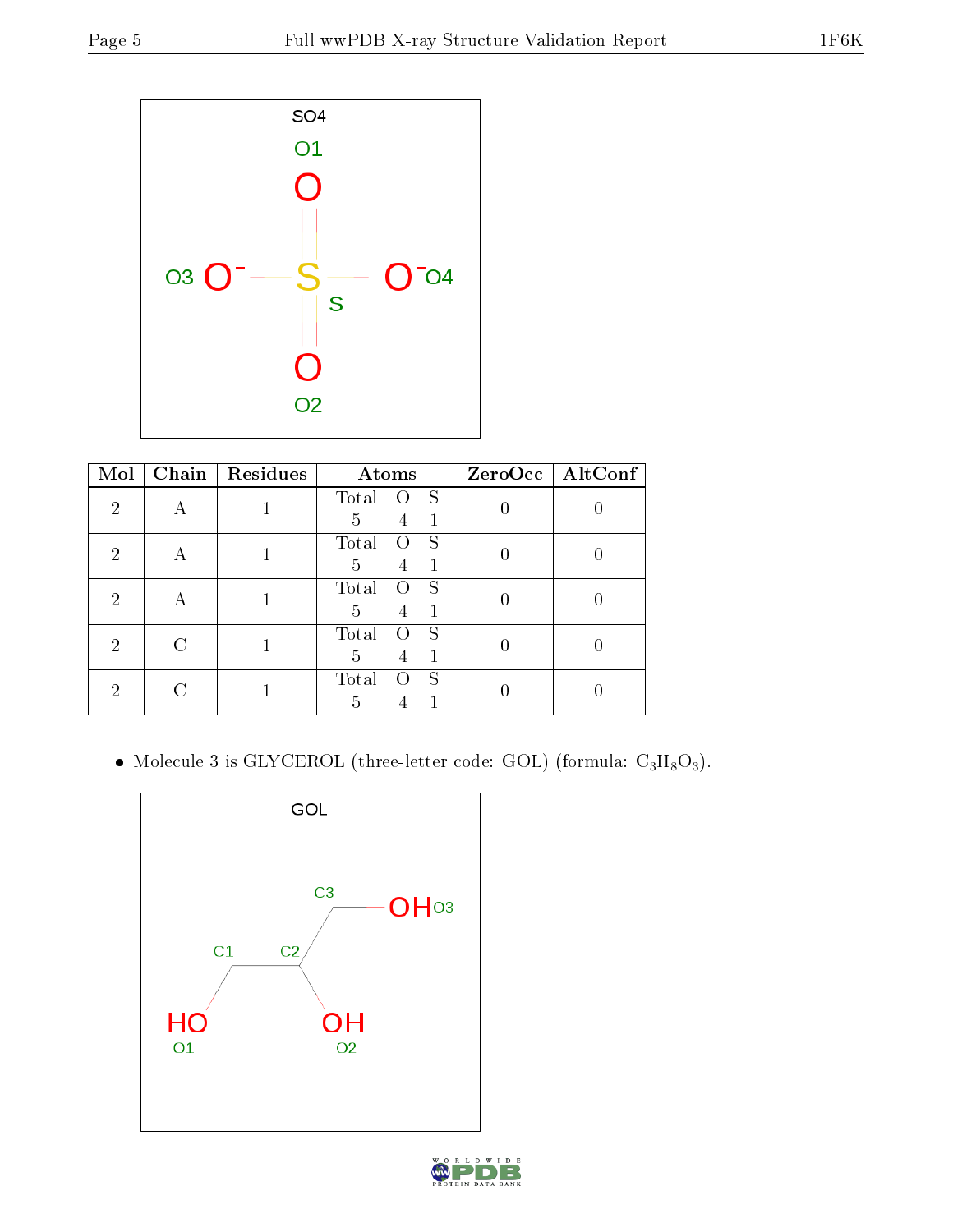| Mol | Chain   Residues | Atoms                                 | ZeroOcc   AltConf |
|-----|------------------|---------------------------------------|-------------------|
| 3   |                  | Total<br>C<br>3<br>6<br>3             |                   |
| 2   |                  | Total<br>3<br>3<br>6                  |                   |
|     |                  | Total<br>$\mathcal{C}$<br>3<br>6<br>3 |                   |
| 3   |                  | Total<br>3<br>3<br>հ                  |                   |

• Molecule 4 is water.

|  | $Mol$   Chain   Residues | Atoms               | $ZeroOcc \mid AltConf \mid$ |
|--|--------------------------|---------------------|-----------------------------|
|  | 494                      | Total<br>494<br>494 |                             |
|  | 396                      | Total<br>396<br>396 |                             |

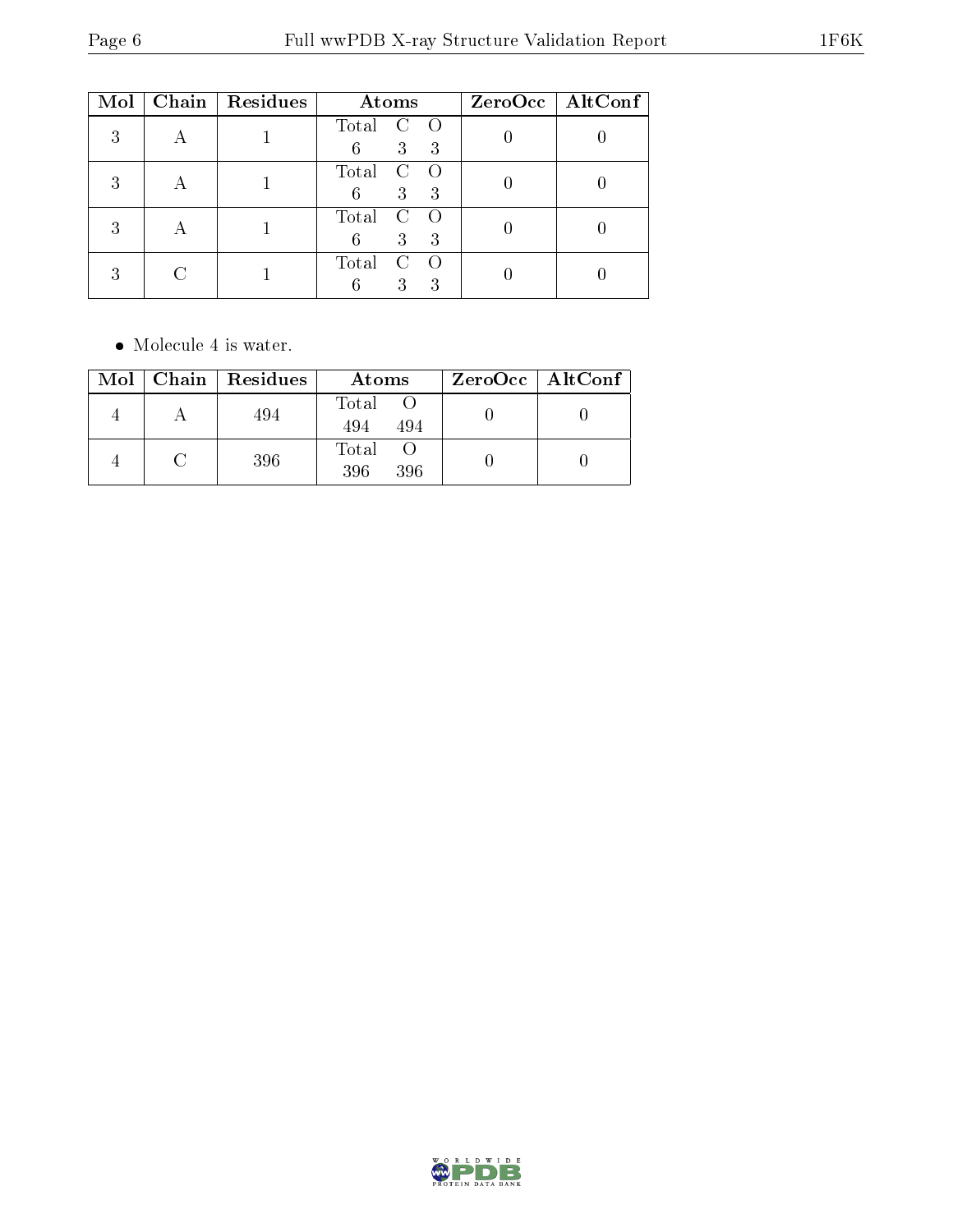## 3 Residue-property plots  $(i)$

These plots are drawn for all protein, RNA and DNA chains in the entry. The first graphic for a chain summarises the proportions of the various outlier classes displayed in the second graphic. The second graphic shows the sequence view annotated by issues in geometry and electron density. Residues are color-coded according to the number of geometric quality criteria for which they contain at least one outlier: green  $= 0$ , yellow  $= 1$ , orange  $= 2$  and red  $= 3$  or more. A red dot above a residue indicates a poor fit to the electron density (RSRZ  $> 2$ ). Stretches of 2 or more consecutive residues without any outlier are shown as a green connector. Residues present in the sample, but not in the model, are shown in grey.



• Molecule 1: N-ACETYLNEURAMINATE LYASE

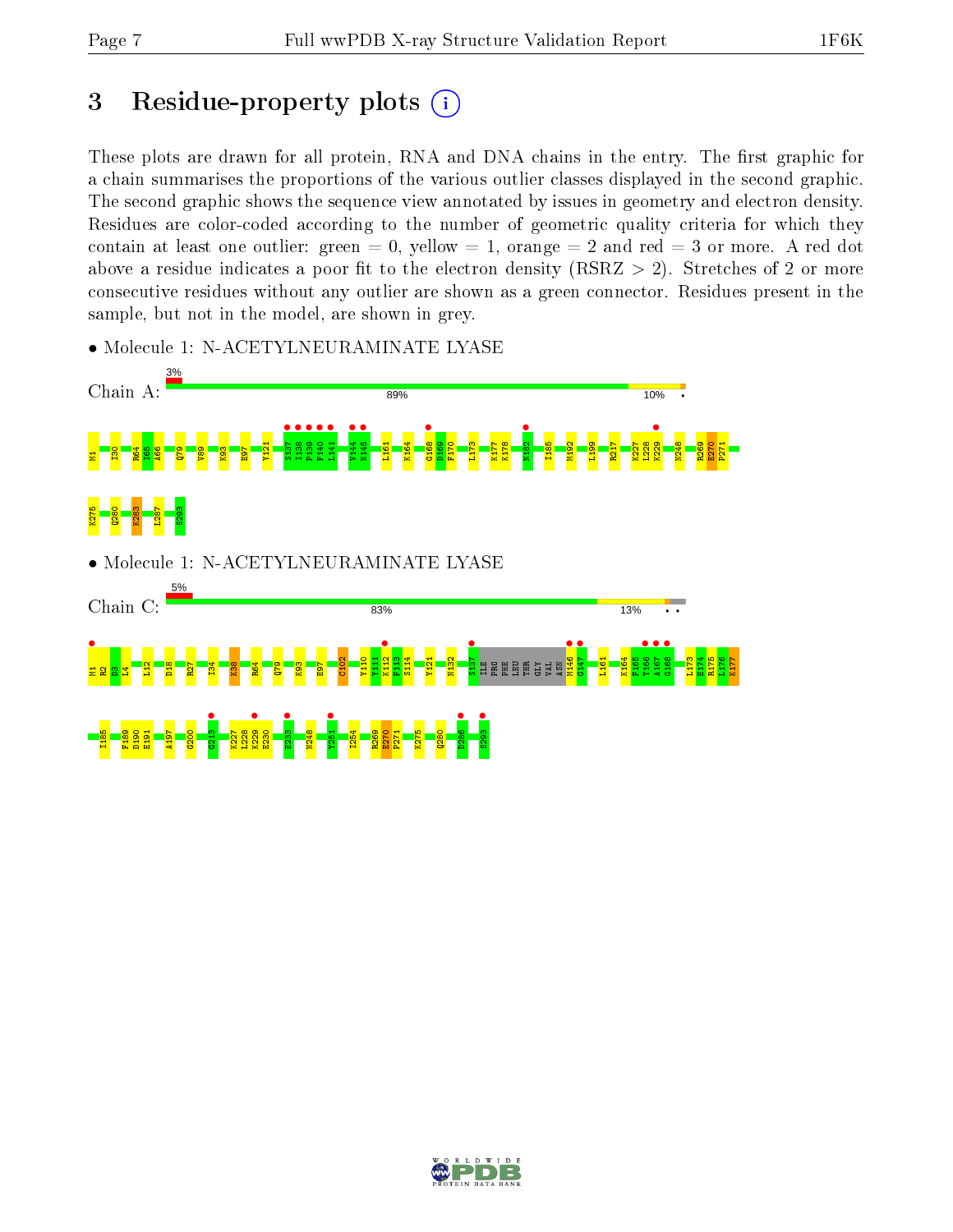## 4 Data and refinement statistics  $(i)$

| Property                                                         | Value                                               | Source     |
|------------------------------------------------------------------|-----------------------------------------------------|------------|
| Space group                                                      | P 21 21 2                                           | Depositor  |
| Cell constants                                                   | 118.41Å 81.31Å<br>65.77Å                            | Depositor  |
| a, b, c, $\alpha$ , $\beta$ , $\gamma$                           | $90.00^\circ$<br>$90.00^{\circ}$<br>$90.00^{\circ}$ |            |
| Resolution $(A)$                                                 | 15.00<br>$-1.60$                                    | Depositor  |
|                                                                  | 14.93<br>1.60<br>$\frac{1}{2}$                      | <b>EDS</b> |
| % Data completeness                                              | $90.4(15.00-1.60)$                                  | Depositor  |
| (in resolution range)                                            | $90.8(14.93-1.60)$                                  | <b>EDS</b> |
| $R_{merge}$                                                      | 0.04                                                | Depositor  |
| $\mathrm{R}_{sym}$                                               | (Not available)                                     | Depositor  |
| $\langle I/\sigma(I) \rangle^{-1}$                               | 1.98 (at $1.60\text{\AA}$ )                         | Xtriage    |
| Refinement program                                               | <b>REFMAC</b>                                       | Depositor  |
| $R, R_{free}$                                                    | 0.189,<br>0.227                                     | Depositor  |
|                                                                  | 0.191<br>0.224<br>$\mathcal{A}$                     | DCC        |
| $R_{free}$ test set                                              | $\overline{3844}$ reflections $(5.02\%)$            | wwPDB-VP   |
| Wilson B-factor $(A^2)$                                          | 19.0                                                | Xtriage    |
| Anisotropy                                                       | 0.211                                               | Xtriage    |
| Bulk solvent $k_{sol}(\text{e}/\text{A}^3), B_{sol}(\text{A}^2)$ | 0.39, 61.4                                          | <b>EDS</b> |
| L-test for $\mathrm{twinning}^2$                                 | $< L >$ = 0.50, $< L^2 >$ = 0.33                    | Xtriage    |
| Estimated twinning fraction                                      | $\overline{\text{No}}$ twinning to report.          | Xtriage    |
| $F_o, F_c$ correlation                                           | 0.96                                                | <b>EDS</b> |
| Total number of atoms                                            | 5504                                                | wwPDB-VP   |
| Average B, all atoms $(A^2)$                                     | 22.0                                                | wwPDB-VP   |

Xtriage's analysis on translational NCS is as follows: The largest off-origin peak in the Patterson function is  $4.32\%$  of the height of the origin peak. No significant pseudotranslation is detected.

<sup>&</sup>lt;sup>2</sup>Theoretical values of  $\langle |L| \rangle$ ,  $\langle L^2 \rangle$  for acentric reflections are 0.5, 0.333 respectively for untwinned datasets, and 0.375, 0.2 for perfectly twinned datasets.



<span id="page-7-1"></span><span id="page-7-0"></span><sup>1</sup> Intensities estimated from amplitudes.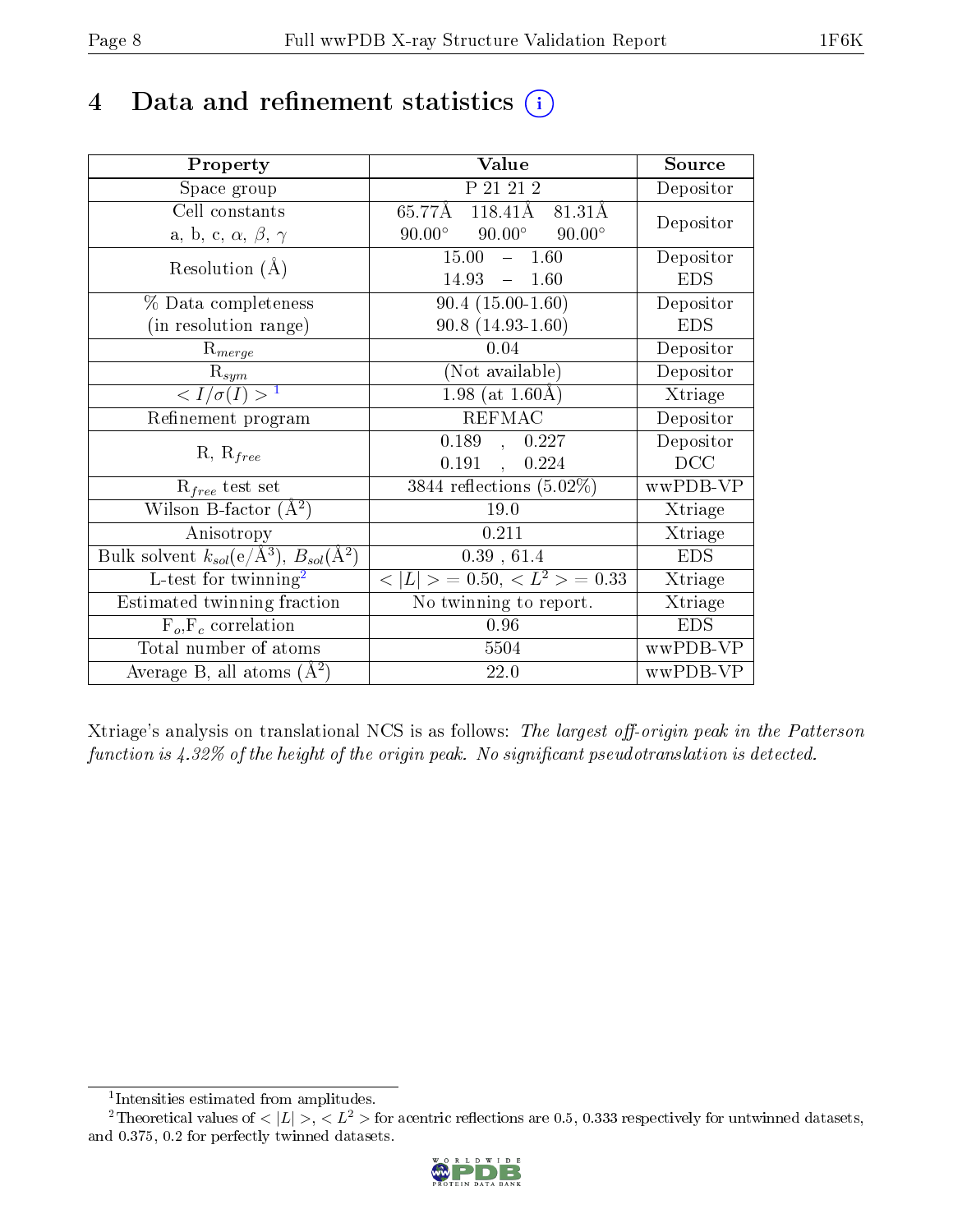# 5 Model quality  $(i)$

## 5.1 Standard geometry  $(i)$

Bond lengths and bond angles in the following residue types are not validated in this section: GOL, SO4

The Z score for a bond length (or angle) is the number of standard deviations the observed value is removed from the expected value. A bond length (or angle) with  $|Z| > 5$  is considered an outlier worth inspection. RMSZ is the root-mean-square of all Z scores of the bond lengths (or angles).

| Mol | Chain | Bond lengths |           | Bond angles |                    |
|-----|-------|--------------|-----------|-------------|--------------------|
|     |       | RMSZ         | # $ Z >5$ | RMSZ        | $\# Z  > 5$        |
|     |       | 0.45         | 0/2364    | 1.05        | $8/3179$ $(0.3\%)$ |
|     |       | 0.44         | 0/2341    | 1.11        | $16/3142(0.5\%)$   |
| AH  | ΑH    | 0.45         | 0/4705    | 1.08        | $24/6321(0.4\%)$   |

Chiral center outliers are detected by calculating the chiral volume of a chiral center and verifying if the center is modelled as a planar moiety or with the opposite hand.A planarity outlier is detected by checking planarity of atoms in a peptide group, atoms in a mainchain group or atoms of a sidechain that are expected to be planar.

| Mol | Chain   $\#\text{Chirality outliers}$   $\#\text{Planarity outliers}$ |  |
|-----|-----------------------------------------------------------------------|--|
|     |                                                                       |  |
|     |                                                                       |  |
|     |                                                                       |  |

There are no bond length outliers.

All (24) bond angle outliers are listed below:

| Mol | Chain         | Res    | <b>Type</b> | Atoms                 | Z        | Observed $(^\circ)$ | Ideal $(^\circ)$ |
|-----|---------------|--------|-------------|-----------------------|----------|---------------------|------------------|
|     | A             | 64     | $\rm{ARG}$  | NE-CZ-NH1             | 11.38    | 125.99              | 120.30           |
|     | $\mathcal{C}$ | 269    | $\rm{ARG}$  | NE-CZ-NH <sub>2</sub> | $-10.92$ | 114.84              | 120.30           |
|     | C             | 64     | $\rm{ARG}$  | NE-CZ-NH1             | 10.12    | 125.36              | 120.30           |
|     | $\mathcal{C}$ | 270    | GLU         | $CA-C-O$              | $-8.66$  | 101.91              | 120.10           |
|     | А             | 270    | GLU         | $CA-C-O$              | $-8.16$  | 102.96              | 120.10           |
|     | А             | 64     | $\rm{ARG}$  | $CD-NE- CZ$           | 7.76     | 134.47              | 123.60           |
|     | $\mathcal{C}$ | 271    | <b>PRO</b>  | $N$ -CA-CB            | 7.67     | 112.50              | 103.30           |
|     | $\mathcal{C}$ | 102[A] | <b>CYS</b>  | $CA-CB-SG$            | 7.60     | 127.68              | 114.00           |
| 1   | $\mathcal{C}$ | 102 B  | <b>CYS</b>  | $CA-CB-SG$            | 7.60     | 127.68              | 114.00           |
|     | A             | 269    | $\rm{ARG}$  | NE-CZ-NH2             | $-7.38$  | 116.61              | 120.30           |
|     | $\mathcal{C}$ | 271    | <b>PRO</b>  | $CA-N-CD$             | $-7.34$  | 101.23              | 111.50           |
|     | А             | 271    | PRO         | $CA-N-CD$             | $-7.18$  | 101.45              | 111.50           |

Continued on next page...

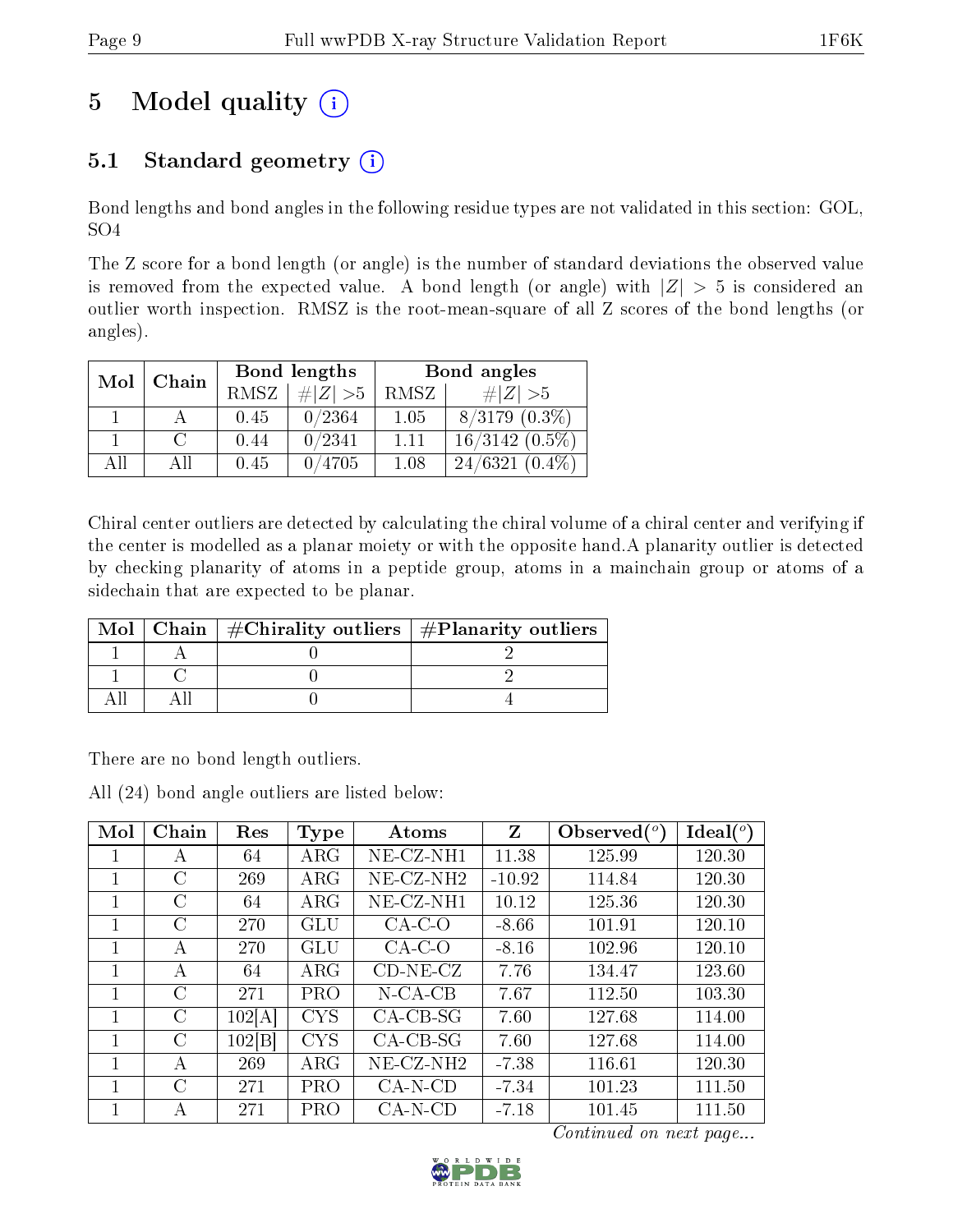| Mol | Chain         | Res            | Type       | Atoms                 | Z       | Observed $(°)$ | Ideal $(^\circ)$ |
|-----|---------------|----------------|------------|-----------------------|---------|----------------|------------------|
|     | A             | 271            | <b>PRO</b> | $N$ -CA-CB            | 6.91    | 111.59         | 103.30           |
|     | $\rm C$       | 175            | $\rm{ARG}$ | NE-CZ-NH <sub>2</sub> | $-6.75$ | 116.92         | 120.30           |
| 1   | $\rm C$       | 64             | $\rm{ARG}$ | $CD-NE- CZ$           | 6.05    | 132.07         | 123.60           |
| 1   | A             | 121            | <b>TYR</b> | $CA-CB-CG$            | 5.92    | 124.64         | 113.40           |
|     | $\rm C$       | 121            | TYR        | $CA-CB-CG$            | 5.82    | 124.45         | 113.40           |
|     | $\rm C$       | 110            | <b>TYR</b> | $N$ -CA-CB            | 5.69    | 120.84         | 110.60           |
|     | C             | 18             | <b>ASP</b> | $CB-CG-OD1$           | 5.66    | 123.40         | 118.30           |
|     | A             | 217            | $\rm{ARG}$ | $NE- CZ-NH2$          | $-5.56$ | 117.52         | 120.30           |
| 1   | $\mathcal{C}$ | 64             | $\rm{ARG}$ | NE-CZ-NH <sub>2</sub> | $-5.46$ | 117.57         | 120.30           |
|     | $\rm C$       | $\overline{2}$ | $\rm{ARG}$ | $N$ -CA-CB            | $-5.41$ | 100.86         | 110.60           |
|     | C             | 27             | $\rm{ARG}$ | $NE-CZ-NH1$           | 5.35    | 122.97         | 120.30           |
|     | $\rm C$       | 269            | $\rm{ARG}$ | NH1-CZ-NH2            | 5.05    | 124.95         | 119.40           |

Continued from previous page...

There are no chirality outliers.

All (4) planarity outliers are listed below:

| $\overline{\text{Mol}}$   Chain   Res   Type |     |     | Group              |
|----------------------------------------------|-----|-----|--------------------|
|                                              | 270 | GLU | Mainchain, Peptide |
|                                              | 270 | GLU | Mainchain, Peptide |

### 5.2 Too-close contacts  $(i)$

In the following table, the Non-H and H(model) columns list the number of non-hydrogen atoms and hydrogen atoms in the chain respectively. The H(added) column lists the number of hydrogen atoms added and optimized by MolProbity. The Clashes column lists the number of clashes within the asymmetric unit, whereas Symm-Clashes lists symmetry related clashes.

| Mol | Chain | $\bf Non-H$ | $\mid$ H(model) | H(added) | <b>Clashes</b> | <b>Symm-Clashes</b> |
|-----|-------|-------------|-----------------|----------|----------------|---------------------|
|     | A     | 2302        |                 | 2338     | 22             |                     |
|     | ( )   | 2263        |                 | 2295     | 30             |                     |
| ച   |       | 15          |                 |          |                |                     |
| 2   |       | 10          |                 |          |                |                     |
| 3   | A     | 18          |                 | 24       |                |                     |
| ົ   | C     |             |                 |          |                |                     |
|     |       | 494         |                 |          |                |                     |
|     | C     | 396         |                 |          |                |                     |
|     |       | 5504        |                 | 4665     | 53             |                     |

The all-atom clashscore is defined as the number of clashes found per 1000 atoms (including hydrogen atoms). The all-atom clashscore for this structure is 6.

All (53) close contacts within the same asymmetric unit are listed below, sorted by their clash

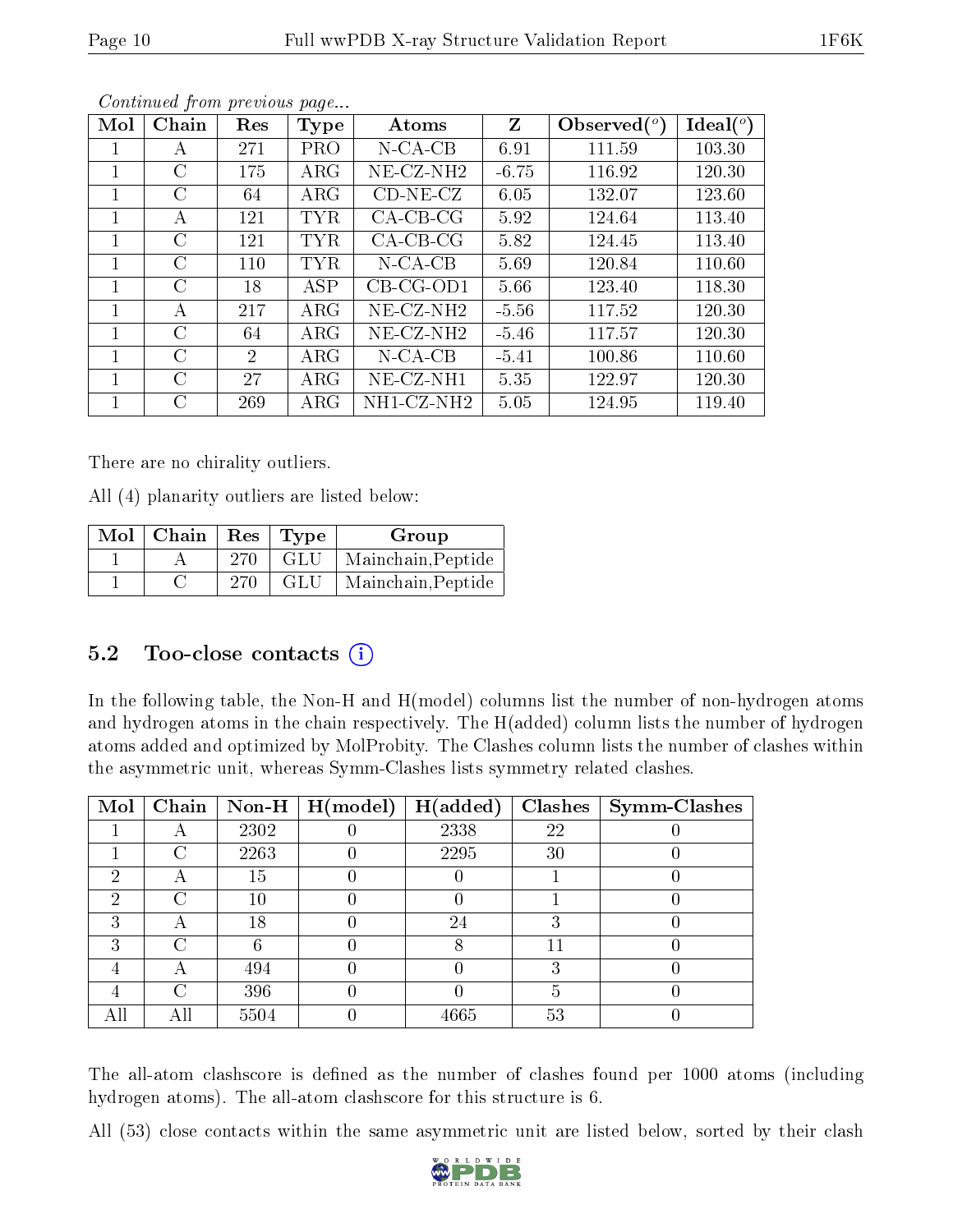magnitude.

| Atom-1                                     | Atom-2               | Interatomic       | Clash             |
|--------------------------------------------|----------------------|-------------------|-------------------|
|                                            |                      | distance $(\AA)$  | overlap $(A)$     |
| 1:A:229:LYS:H                              | 3:A:1004:GOL:H12     | 1.27              | 0.98              |
| 1:C:1[A]:MET:HE3                           | 1:C:132:ASN:HD22     | 1.32              | 0.91              |
| 1:C:1[A].MET:CE                            | 1:C:132:ASN:HD22     | 1.84              | $\overline{0.90}$ |
| 1:C:34:ILE:O                               | 1:C:38:LYS:HE3       | 1.88              | 0.73              |
| 1:C:189[A]:PHE:CD1                         | 1:C:191:GLU:OE2      | 2.44              | 0.70              |
| 1:C:229[A]:LYS:HB3                         | 3:C:1005:GOL:C3      | 2.26              | 0.66              |
| 1:C:248:ASN:HD21                           | 1:C:280:GLN:HA       | 1.66              | 0.59              |
| 1:C:93:LYS:O                               | 1:C:97:GLU:HG3       | 2.04              | 0.58              |
| 1:A:229:LYS:N                              | 3:A:1004:GOL:H12     | 2.10              | 0.57              |
| 1:C:229[A]:LYS:HB3                         | 3:C:1005:GOL:H31     | 1.87              | $\overline{0.57}$ |
| 1:C:230:GLU:H                              | 3:C:1005:GOL:C3      | $2.18\,$          | 0.55              |
| 1:C:230:GLU:H                              | 3:C:1005:GOL:H32     | 1.71              | 0.55              |
| 1:A:248:ASN:HD21                           | 1: A:280: GLN: HA    | 1.72              | 0.54              |
| 1:C:1[A]:MET:HE3                           | 1:C:132:ASN:ND2      | 2.14              | 0.54              |
| 1: A:283:LYS:HE3                           | 1:A:283:LYS:O        | 2.09              | 0.53              |
| 1: A:283: LYS: HE2                         | 1:A:287:LEU:HG       | 1.92              | 0.52              |
| 1:C:177:LYS:HE2                            | 1:C:200:GLY:HA3      | 1.91              | 0.51              |
| 1:C:229[B]:LYS:CG                          | 3:C:1005:GOL:H12     | 2.40              | 0.51              |
| 1:A:173:LEU:HD11                           | 1: A: 185: ILE: HG21 | 1.93              | 0.51              |
| 1: A:227:LYS:HA                            | 3:A:1004:GOL:O2      | 2.11              | 0.50              |
| 1:A:170[A]:PHE:CE1                         | 1: A:192:MET:HE3     | 2.46              | 0.50              |
| 1:C:227:LYS:HD2                            | 4:C:2387:HOH:O       | $\overline{2.11}$ | $\overline{0.50}$ |
| 1: A: 168: GLY: HA2                        | 1: A:192:MET:HE1     | 1.94              | 0.50              |
| 1:C:229[B]:LYS:HG3                         | 3:C:1005:GOL:H12     | 1.93              | 0.49              |
| 1:C:102[A]:CYS:SG                          | 1:C:161:LEU:HD12     | 2.51              | 0.49              |
| $1:C:227:\overline{\text{LYS}:\text{HB3}}$ | 3:C:1005:GOL:O3      | $2.12\,$          | 0.49              |
| 1: A:89: VAL: HG21                         | 4:A:2248:HOH:O       | 2.14              | 0.48              |
| 1: A:164: LYS: HE3                         | 2:A:2001:SO4:O4      | 2.14              | 0.48              |
| 1: A:93: LYS:O                             | 1:A:97:GLU:HG3       | 2.14              | 0.47              |
| 1:A:173:LEU:HD12                           | 1:A:185:ILE:HD13     | 1.97              | 0.47              |
| 1:C:229[B]:LYS:HE2                         | 3:C:1005:GOL:H12     | 1.95              | 0.47              |
| 1:C:1[A]:MET:SD                            | 1:C:4:LEU:HD11       | 2.54              | 0.47              |
| 1:A:229:LYS:HG3                            | 4:A:2332:HOH:O       | 2.15              | 0.46              |
| 1:A:170[A]:PHE:CZ                          | 1: A:192: MET:HE3    | 2.51              | 0.45              |
| 1:C:102[A]:CYS:SG                          | 1:C:161:LEU:CD1      | 3.05              | 0.45              |
| 1:C:173:LEU:HD11                           | 1:C:185:ILE:HG21     | 1.97              | 0.45              |
| 1:A:170[B]:PHE:CZ                          | 1: A:192: MET:HE3    | 2.52              | 0.44              |
| 1:A:30:ILE:HD13                            | 1: A:66: ALA: HA     | 1.99              | 0.44              |
| 1:C:146:MET:HG3                            | 4:C:2358:HOH:O       | 2.17              | 0.44              |
| 1:C:114:SER:HB3                            | 4:C:2393:HOH:O       | 2.17              | 0.44              |
| 1:A:170[A]:PHE:HD2                         | 1:A:199:LEU:HD12     | 1.83              | 0.43              |

Continued on next page...

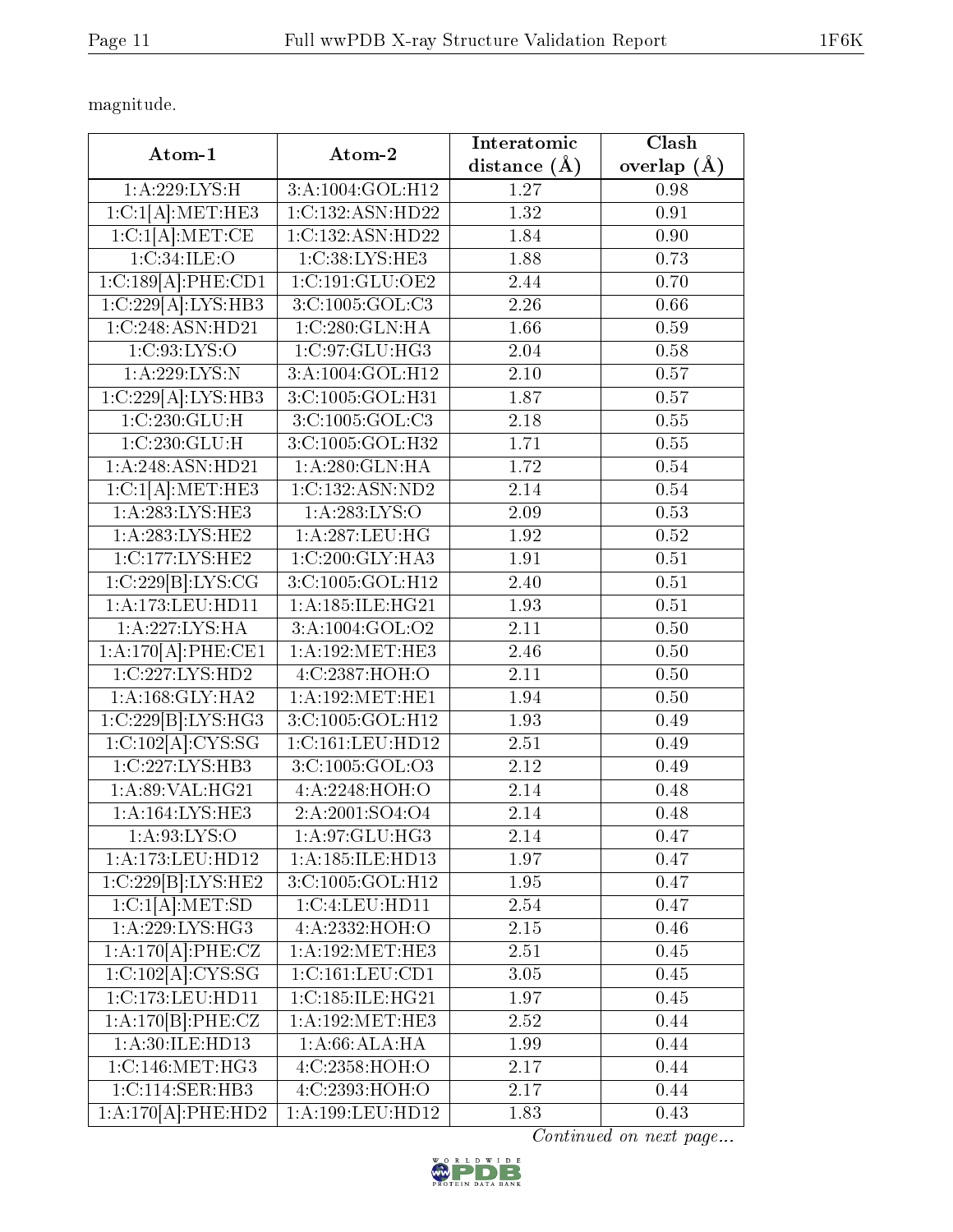| Atom-1             | Atom-2              | Interatomic<br>distance $(A)$ | Clash<br>overlap $(A)$ |
|--------------------|---------------------|-------------------------------|------------------------|
| 1: A:275:LYS:HE2   | 4: A:2423:HOH:O     | 2.17                          | 0.43                   |
| 1:A:228:LEU:HD21   | 1:C:228:LEU:HD11    | 2.00                          | 0.42                   |
| 1:C:197:ALA:HA     | 4:C:2340:HOH:O      | 2.17                          | 0.42                   |
| 1:C:164:LYS:HE3    | 2:C:2002:SO4:O2     | 2.20                          | 0.42                   |
| 1:C:275:LYS:HA     | 4:C:2240:HOH:O      | 2.20                          | 0.42                   |
| 1:C:112:LYS:HA     | 1: C: 112: LYS: HD3 | 1.83                          | 0.42                   |
| 1:C:12:LEU:HD11    | 1:C:254:ILE:HG21    | 2.01                          | 0.42                   |
| 1:A:1[A]:MET:HE1   | 1:A:161:LEU:HD13    | 2.02                          | 0.41                   |
| 1:C:229[B]:LYS:HE2 | 3:C:1005:GOL:C1     | 2.50                          | 0.41                   |
| 1: A: 168: GLY: CA | 1: A: 192: MET: HE1 | 2.51                          | 0.40                   |

Continued from previous page...

There are no symmetry-related clashes.

### 5.3 Torsion angles (i)

#### 5.3.1 Protein backbone  $(i)$

In the following table, the Percentiles column shows the percent Ramachandran outliers of the chain as a percentile score with respect to all X-ray entries followed by that with respect to entries of similar resolution.

The Analysed column shows the number of residues for which the backbone conformation was analysed, and the total number of residues.

| Mol | Chain | Analysed         | Favoured   Allowed   Outliers |           | Percentiles                     |
|-----|-------|------------------|-------------------------------|-----------|---------------------------------|
|     |       | $294/293(100\%)$ | $'$ 289 (98%)                 | $5(2\%)$  |                                 |
|     |       | $288/293(98\%)$  | 280 (97%)                     | 8 (3\%)   | $\vert$ 100 $\vert$ 100 $\vert$ |
| All | All   | $582/586$ (99\%) | 569(98%)                      | $13(2\%)$ | $\mid$ 100 $\mid$ 100 $\mid$    |

There are no Ramachandran outliers to report.

#### 5.3.2 Protein sidechains (i)

In the following table, the Percentiles column shows the percent sidechain outliers of the chain as a percentile score with respect to all X-ray entries followed by that with respect to entries of similar resolution.

The Analysed column shows the number of residues for which the sidechain conformation was analysed, and the total number of residues.

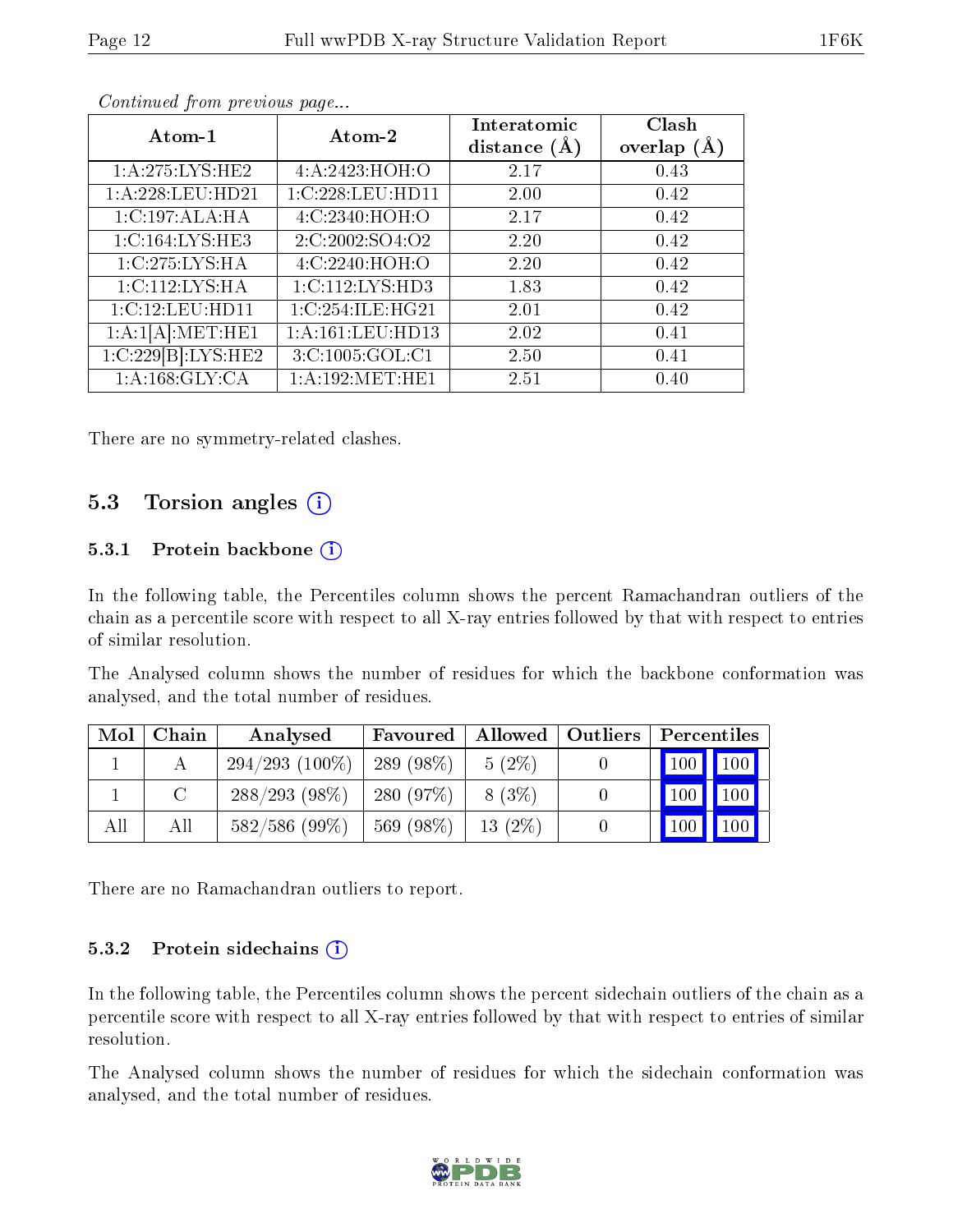| Mol | Chain | Analysed         | Rotameric  | <b>Outliers</b> | Percentiles |
|-----|-------|------------------|------------|-----------------|-------------|
|     |       | $246/242(102\%)$ | 242 (98%)  | $4(2\%)$        | 62<br>41    |
|     |       | $242/242$ (100%) | 238 (98\%) | $4(2\%)$        | 38<br>60    |
| All | All   | $488/484(101\%)$ | 480 (98%)  | $8(2\%)$        | 60<br>41    |

All (8) residues with a non-rotameric sidechain are listed below:

| Mol | Chain | Res | Type       |
|-----|-------|-----|------------|
| 1   |       | 79  | <b>GLN</b> |
| 1   | А     | 177 | <b>LYS</b> |
| 1   | А     | 178 | <b>LYS</b> |
| 1   | А     | 283 | <b>LYS</b> |
|     | С     | 38  | <b>LYS</b> |
|     | C     | 79  | GLN        |
|     | C     | 177 | <b>LYS</b> |
|     | €     | 190 | ASP        |

Some sidechains can be flipped to improve hydrogen bonding and reduce clashes. All (4) such sidechains are listed below:

| Mol | Chain | Res | <b>Type</b> |
|-----|-------|-----|-------------|
|     |       | 248 | ASN         |
|     |       | 51  | <b>ASN</b>  |
|     |       | 132 | <b>ASN</b>  |
|     |       | 248 | A SN        |

#### 5.3.3 RNA [O](https://www.wwpdb.org/validation/2017/XrayValidationReportHelp#rna)i

There are no RNA molecules in this entry.

#### 5.4 Non-standard residues in protein, DNA, RNA chains (i)

There are no non-standard protein/DNA/RNA residues in this entry.

#### 5.5 Carbohydrates  $(i)$

There are no carbohydrates in this entry.

#### 5.6 Ligand geometry (i)

9 ligands are modelled in this entry.

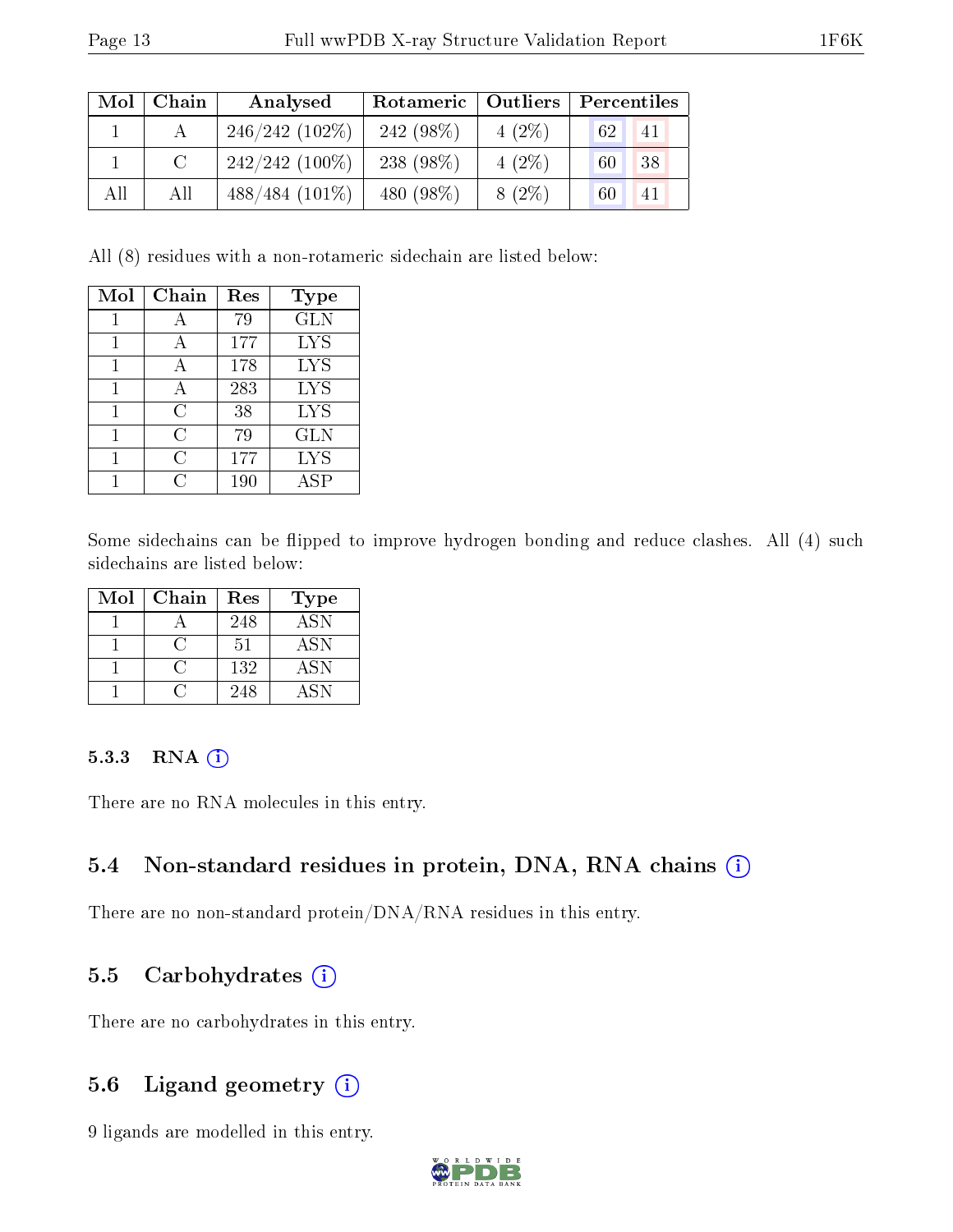In the following table, the Counts columns list the number of bonds (or angles) for which Mogul statistics could be retrieved, the number of bonds (or angles) that are observed in the model and the number of bonds (or angles) that are dened in the Chemical Component Dictionary. The Link column lists molecule types, if any, to which the group is linked. The Z score for a bond length (or angle) is the number of standard deviations the observed value is removed from the expected value. A bond length (or angle) with  $|Z| > 2$  is considered an outlier worth inspection. RMSZ is the root-mean-square of all Z scores of the bond lengths (or angles).

| Mol            |                 | Chain   |      | Link<br>Res | Bond lengths |             |                | Bond angles |             |                |
|----------------|-----------------|---------|------|-------------|--------------|-------------|----------------|-------------|-------------|----------------|
| Type           |                 |         |      | Counts      | RMSZ         | # $ Z  > 2$ | Counts         | RMSZ        | # $ Z  > 2$ |                |
| $\overline{2}$ | SO <sub>4</sub> | А       | 2001 |             | 4,4,4        | 0.71        | $\theta$       | 6,6,6       | 0.35        | $\theta$       |
| 3              | GOL             | А       | 1003 |             | 5,5,5        | 0.45        | $\theta$       | 5,5,5       | 0.74        | $\overline{0}$ |
| 2              | SO <sub>4</sub> | $\rm C$ | 2002 |             | 4,4,4        | 0.61        | $\overline{0}$ | 6,6,6       | 0.33        | $\overline{0}$ |
| $\overline{2}$ | SO <sub>4</sub> | A       | 2005 |             | 4,4,4        | 0.55        | $\theta$       | 6,6,6       | 0.34        | $\overline{0}$ |
| $\overline{2}$ | SO <sub>4</sub> | А       | 2004 |             | 4,4,4        | 0.67        | $\theta$       | 6.6.6       | 0.20        | $\overline{0}$ |
| 3              | GOL             | А       | 1004 |             | 5,5,5        | 0.34        | $\theta$       | 5,5,5       | 0.48        | $\overline{0}$ |
| 2              | SO <sub>4</sub> | $\rm C$ | 2003 |             | 4.4.4        | 0.59        | $\theta$       | 6.6.6       | 0.72        | $\theta$       |
| 3              | GOL             | А       | 1001 |             | 5,5,5        | 0.33        | $\theta$       | 5,5,5       | 0.47        | $\theta$       |
| 3              | GOL             | $\rm C$ | 1005 |             | 5,5,5        | 0.38        | $\overline{0}$ | 5,5,5       | 0.46        | $\overline{0}$ |

In the following table, the Chirals column lists the number of chiral outliers, the number of chiral centers analysed, the number of these observed in the model and the number defined in the Chemical Component Dictionary. Similar counts are reported in the Torsion and Rings columns. '-' means no outliers of that kind were identified.

| Mol | Type | Chain         | Res  |                          | Link   Christmas | <b>Torsions</b> | Rings |
|-----|------|---------------|------|--------------------------|------------------|-----------------|-------|
| 3   | GOL  |               | 1003 |                          |                  | 3/4/4/4         |       |
| ્ર  | GOL  |               | 1001 | $\overline{\phantom{0}}$ |                  | 0/4/4/4         |       |
| 3   | GOL  |               | 1004 |                          |                  | 4/4/4/4         |       |
| 2   | GOL  | $\mathcal{C}$ | 1005 |                          |                  | 2/4/4/4         |       |

There are no bond length outliers.

There are no bond angle outliers.

There are no chirality outliers.

All (9) torsion outliers are listed below:

| Mol           | Chain         | Res  | <b>Type</b> | Atoms          |
|---------------|---------------|------|-------------|----------------|
| -3            |               | 1003 | GOL         | $O1$ -C1-C2-C3 |
| $\mathbf{3}$  |               | 1004 | GOL         | O1-C1-C2-C3    |
| $\mathcal{R}$ | $\mathcal{C}$ | 1005 | GOL.        | $C1-C2-C3-O3$  |
| $\mathcal{R}$ |               | 1004 | GOL         | $C1-C2-C3-O3$  |
| 3             |               | 1003 | GOL.        | $O1-C1-C2-O2$  |

Continued on next page...

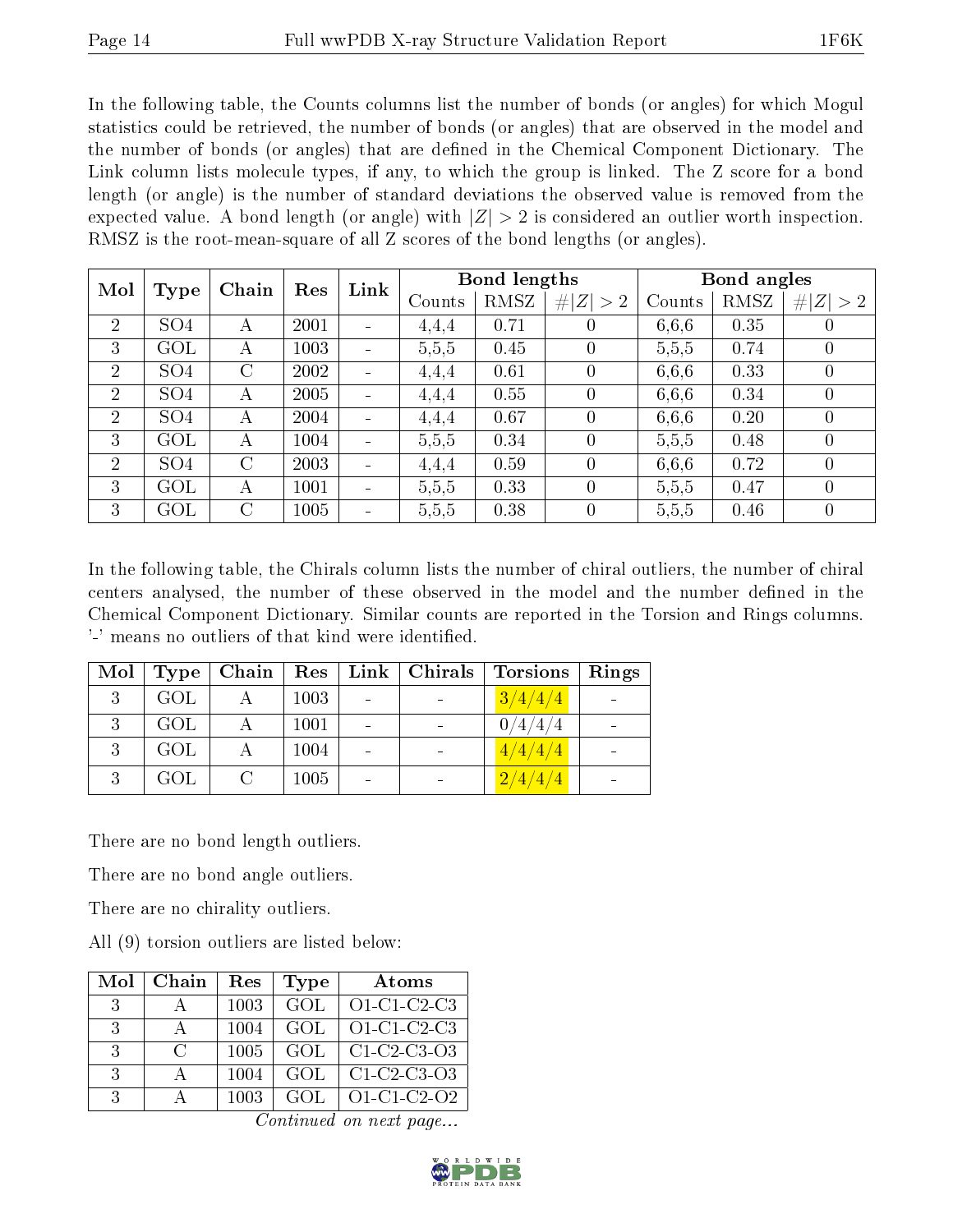| Mol           | Chain            | Res  | Type | Atoms                                                          |
|---------------|------------------|------|------|----------------------------------------------------------------|
| $\mathcal{R}$ | $\mathfrak{c}$ : | 1005 | GOL  | Q <sub>2</sub> -C <sub>2</sub> -C <sub>3</sub> -Q <sub>3</sub> |
| $\mathcal{R}$ |                  | 1004 | GOL. | $O1 - C1 - C2 - O2$                                            |
| $\cdot$ 3     |                  | 1003 | GOL  | O <sub>2</sub> -C <sub>2</sub> -C <sub>3</sub> -O <sub>3</sub> |
| $\mathcal{R}$ |                  | 1004 | GOL. | $O2$ -C <sub>2</sub> -C <sub>3</sub> - $O3$                    |

Continued from previous page...

There are no ring outliers.

4 monomers are involved in 16 short contacts:

| $Mol$   Chain   Res   Type |      |                 | $Clashes$   Symm-Clashes |
|----------------------------|------|-----------------|--------------------------|
|                            | 2001 | SO4             |                          |
|                            | 2002 | SO <sub>4</sub> |                          |
|                            | 1004 | GOL.            |                          |
|                            | 1005 | GOL             |                          |

## 5.7 [O](https://www.wwpdb.org/validation/2017/XrayValidationReportHelp#nonstandard_residues_and_ligands)ther polymers (i)

There are no such residues in this entry.

### 5.8 Polymer linkage issues (i)

There are no chain breaks in this entry.

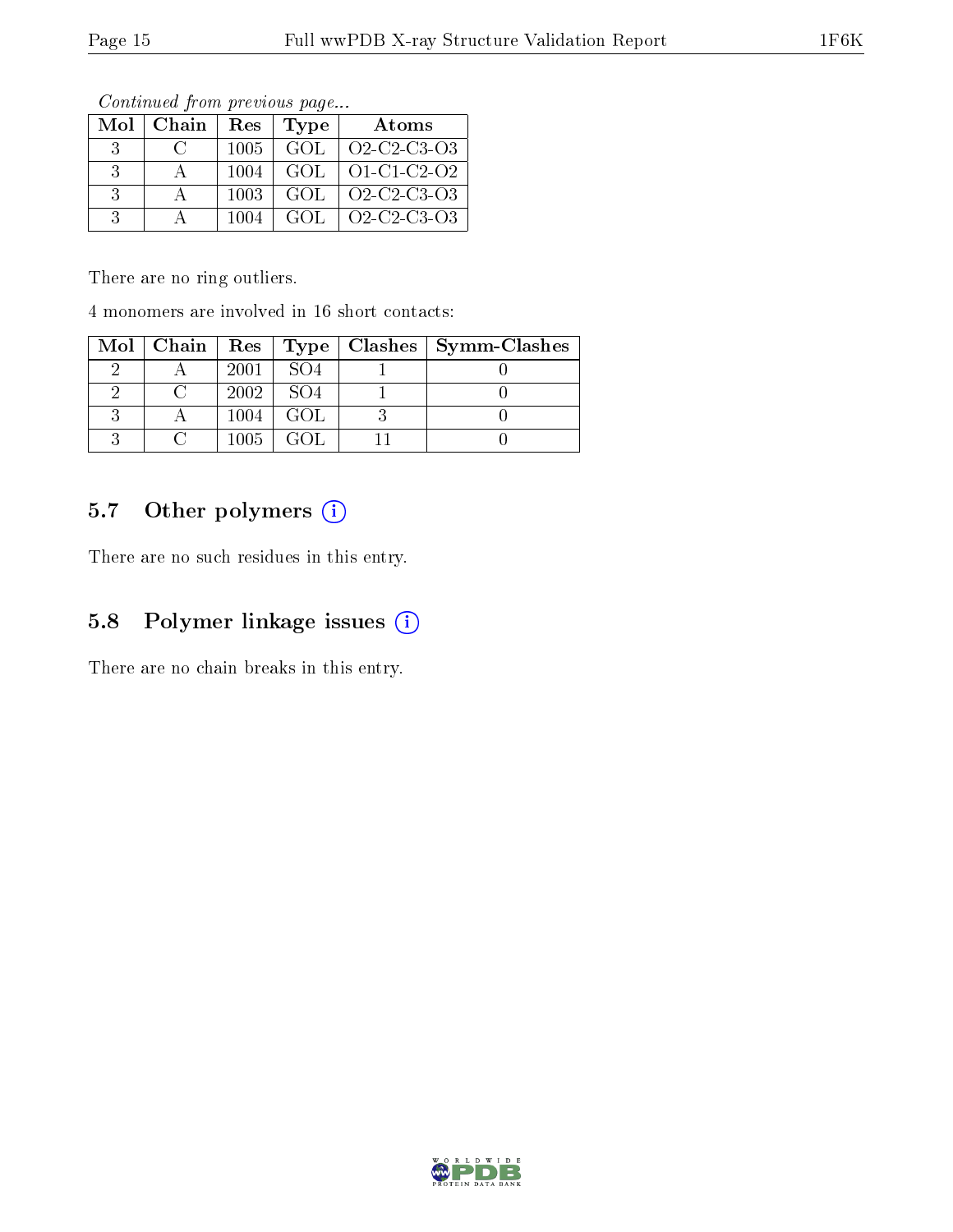## 6 Fit of model and data  $(i)$

## 6.1 Protein, DNA and RNA chains  $(i)$

In the following table, the column labelled  $#RSRZ> 2'$  contains the number (and percentage) of RSRZ outliers, followed by percent RSRZ outliers for the chain as percentile scores relative to all X-ray entries and entries of similar resolution. The OWAB column contains the minimum, median,  $95<sup>th</sup>$  percentile and maximum values of the occupancy-weighted average B-factor per residue. The column labelled ' $Q< 0.9$ ' lists the number of (and percentage) of residues with an average occupancy less than 0.9.

| Mol | Chain | Analysed          | ${ <\hspace{-1.5pt}{\mathrm{RSRZ}} \hspace{-1.5pt}>}$ | $\#\text{RSRZ}{>}2$      |    | $\perp$ OWAB(Å <sup>2</sup> ) $\perp$ | $\rm Q\textcolor{black}{<}0.9$ |
|-----|-------|-------------------|-------------------------------------------------------|--------------------------|----|---------------------------------------|--------------------------------|
|     |       | $293/293$ (100\%) | 0.10                                                  | $10(3\%)$<br>45          | 42 | 12, 17, 28, 35                        |                                |
|     |       | $285/293$ (97\%)  | 0.26                                                  | 14 $(4%)$<br>$\sqrt{29}$ | 27 | 14, 19, 29, 44                        |                                |
| All | All   | $578/586$ (98\%)  | 0.18                                                  | 24 (4\%) 36              | 33 | 12, 18, 29, 44                        |                                |

All (24) RSRZ outliers are listed below:

| Mol            | Chain                 | Res                 | Type                    | <b>RSRZ</b>      |
|----------------|-----------------------|---------------------|-------------------------|------------------|
| $\mathbf{1}$   | A                     | 140                 | PHE                     | 6.7              |
| $\overline{1}$ | $\overline{\rm C}$    | 168                 | GLY                     | 6.5              |
| $\overline{1}$ | $\overline{\rm C}$    | 146                 | <b>MET</b>              | $\overline{5.8}$ |
| $\overline{1}$ | $\overline{\rm C}$    | 112                 | LYS                     | 4.9              |
| $\overline{1}$ | $\overline{\rm C}$    | 166                 | <b>THR</b>              | 4.6              |
| $\overline{1}$ | $\overline{\rm C}$    | 167                 | <b>ALA</b>              | $3.9\,$          |
| $\overline{1}$ | $\overline{C}$        | 1[A]                | <b>MET</b>              | 3.7              |
| $\overline{1}$ | $\overline{A}$        | 168                 | <b>GLY</b>              | 3.0              |
| $\overline{1}$ | $\overline{\rm A}$    | 138                 | <b>ILE</b>              | 2.7              |
| $\overline{1}$ | $\overline{C}$        | 293                 | $\overline{\text{SER}}$ | $\overline{2.7}$ |
| $\overline{1}$ | $\overline{C}$        | $\overline{251[A]}$ | <b>TYR</b>              | 2.7              |
| $\overline{1}$ | $\overline{A}$        | 145                 | $\overline{\text{ASN}}$ | $2.6\,$          |
| $\overline{1}$ | $\overline{\rm A}$    | 182                 | <b>ASN</b>              | 2.6              |
| $\overline{1}$ | $\overline{\rm C}$    | 137                 | <b>SER</b>              | $2.5\,$          |
| $\overline{1}$ | $\overline{\rm A}$    | 229                 | $\overline{LYS}$        | $\overline{2.5}$ |
| $\overline{1}$ | $\overline{\rm C}$    | 229[A]              | $\overline{\text{LYS}}$ | 2.5              |
| $\overline{1}$ | $\overline{A}$        | 139                 | $\overline{\text{PRO}}$ | $\overline{2.3}$ |
| $\overline{1}$ | $\overline{\rm C}$    | 233                 | <b>GLU</b>              | $2.\overline{3}$ |
| $\overline{1}$ | $\overline{A}$        | 141                 | <b>LEU</b>              | 2.2              |
| $\overline{1}$ | $\overline{\rm C}$    | 213                 | $\rm{GL}\overline{Y}$   | 2.1              |
| $\overline{1}$ | $\overline{\rm A}$    | 144                 | <b>VAL</b>              | 2.1              |
| $\overline{1}$ | $\overline{\rm C}$    | 286                 | $\overline{\text{ASP}}$ | 2.1              |
| $\overline{1}$ | $\overline{A}$        | 137[A]              | <b>SER</b>              | 2.1              |
| $\overline{1}$ | $\overline{\text{C}}$ | 147                 | $\overline{\text{GLY}}$ | 2.0              |